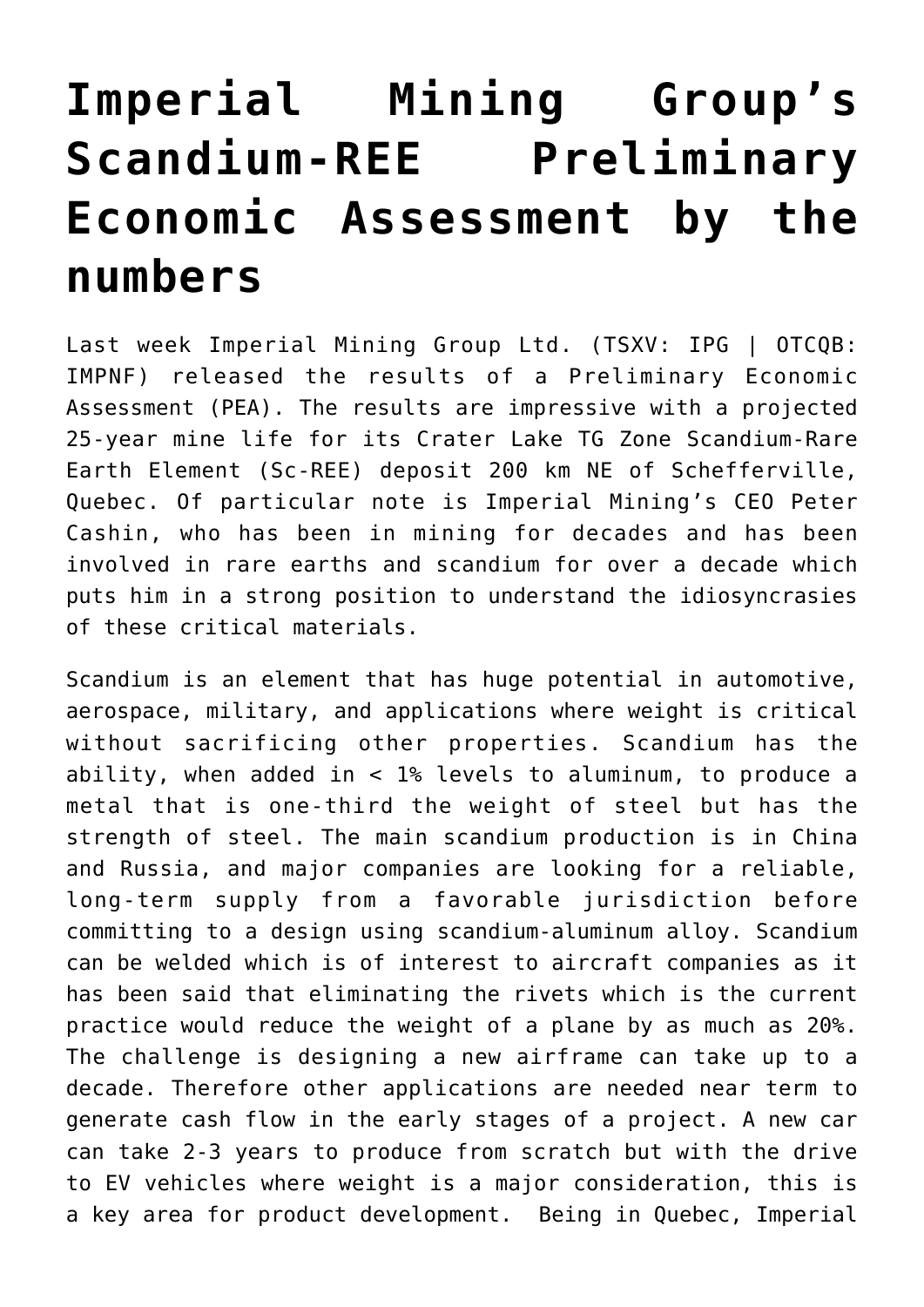is well situated to work with the aluminum smelters in the province.

According to Imperial Mining's PEA, gross revenues projected are CA\$15.2 billion with gross earnings about 50% at CA\$6.25 billion. The NPV is just under CA\$3 billion at a 10% discount rate and an IRR (after-tax) of 32.8%. The initial CAPEX is projected at CA\$870.9 million with a payback of 2.5 years. Impressive numbers.

Regarding the scandium itself, the drill results have shown grades that rate among the highest globally, if not the highest. The mine is an open-pit design, which will minimize costs, and the concentration phase would be done on-site with final processing being planned to take place in Sept-Iles. The strategy is to produce a master Sc-Al alloy in Sept-Iles along with a REE concentrate. The other notable calculation is Imperial Mining uses US\$1,500/kg for Sc2O3 which is significantly lower than other PEAs for scandium in the marketplace. In addition, the Sc(2%)-Al alloy is discounted by 40% from the US Geological Survey 5-year trailing average, which is another conservative approach and refreshing to see instead of reporting extreme numbers which would be difficult to defend.

As noted earlier, Imperial Mining plans to produce a rare earth concentrate. This is priced at a 70% discount to market prices in March 2022, which is realistic as the main target customer would be China, which is currently buying concentrate from MP Materials out of California. This discount is in keeping with how the Chinese would calculate the value, and even then the lanthanum would not be a significant contributor. The other key point of this revenue calculation was that it is based only on the 4 key magnetic elements plus lanthanum, which is realistic as the magnetic elements are where the main value is in all REE deposits globally. It is nice to see a company not running economics on separated REEs and saying it can sell everything it produces, which is not